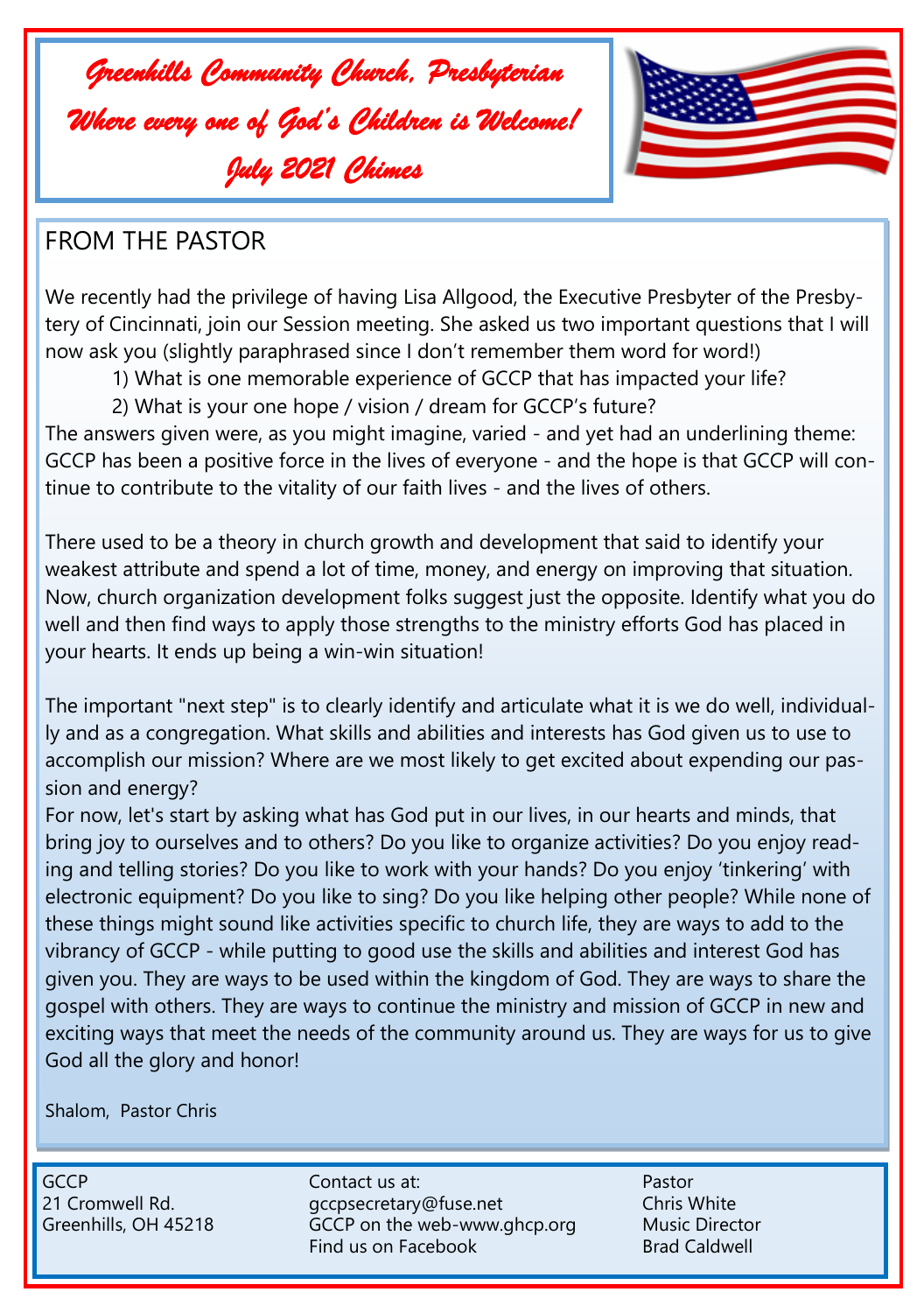## **The Lord's Supper (to be celebrated on July 4, 2021)**

As many of you know, the PC(USA) recognizes two Sacraments (sacred moments) – Holy Baptism and The Lord's Supper. Although Baptism is necessary only once in a person's life, The Lord's Supper may be observed often within our faith journey. This meal of bread and cup is often referred to as



"communion" to remind us of our fellowship with Christ and one another. Likewise, it can also be called "Eucharist" (thanksgiving) because it is a joyous celebration of thanksgiving for what God has done, is doing, and will do. We Presbyterians mostly refer to the ritual as "the Lord's Supper" which helps "anchor our practice in the table fellowship that Jesus shared with his followers. Of those occasions, the most important was our Lord's institution of its perpetual celebration at the last meal he served with the Twelve."

The Lord's Supper is included within the "Great Prayer of Thanksgiving," which is based on Christian prayers from the earliest days of the Church. The prayer recaps our salvation history, praises and thanks God the Creator for the work of Jesus the Savior, and asks the Holy Spirit to use us within God's kingdom.

The reason I mention this review now is to go on to explain that there are many different ways for us to "partake of the elements" of bread and cup. (As an aside, our Presbyterian tradition requires us to offer unfermented juice while wine could also be *added*  as an option.) In the past, GCCP has often used the practice of "intinction" whereby you would come forward, tear off a piece of the bread, dip it in the cup, and then eat.

**Another common practice is to pass around a plate of bread and a plate of small cups with juice, which is what the Worship Liturgy Team has decided we will be doing on July 4, 2021. You will be invited to eat the bread as soon as you are served, to represent your personal relationship with the Triune God. After you are offered the cup, you will be asked to wait so that we all can commune together. This will remind us that we are all a part of the one body of Jesus the Christ. (You may want to place the cup in the holder that is on the back of the pew seat in front of you, especially if it is difficult to hold small items in your hands. Please return the cup to that holder after we have all participated.)**

As to who is to be included in the Sacrament of the Lord's Supper, our Book of Order states: *The opportunity to eat and drink with Christ is not a right bestowed upon the worthy, but a privilege given to the undeserving who come in faith, repentance, and love. All*  who come to the table are offered the bread and cup, regardless of their age or under*standing. If some of those who come have not yet been baptized, an invitation to baptismal preparation and Baptism should be graciously extended.*

Resource includes: Theology for the Community of God, by Stanley J. Grenz and the Presbyterian 2019- 2021 Book of Order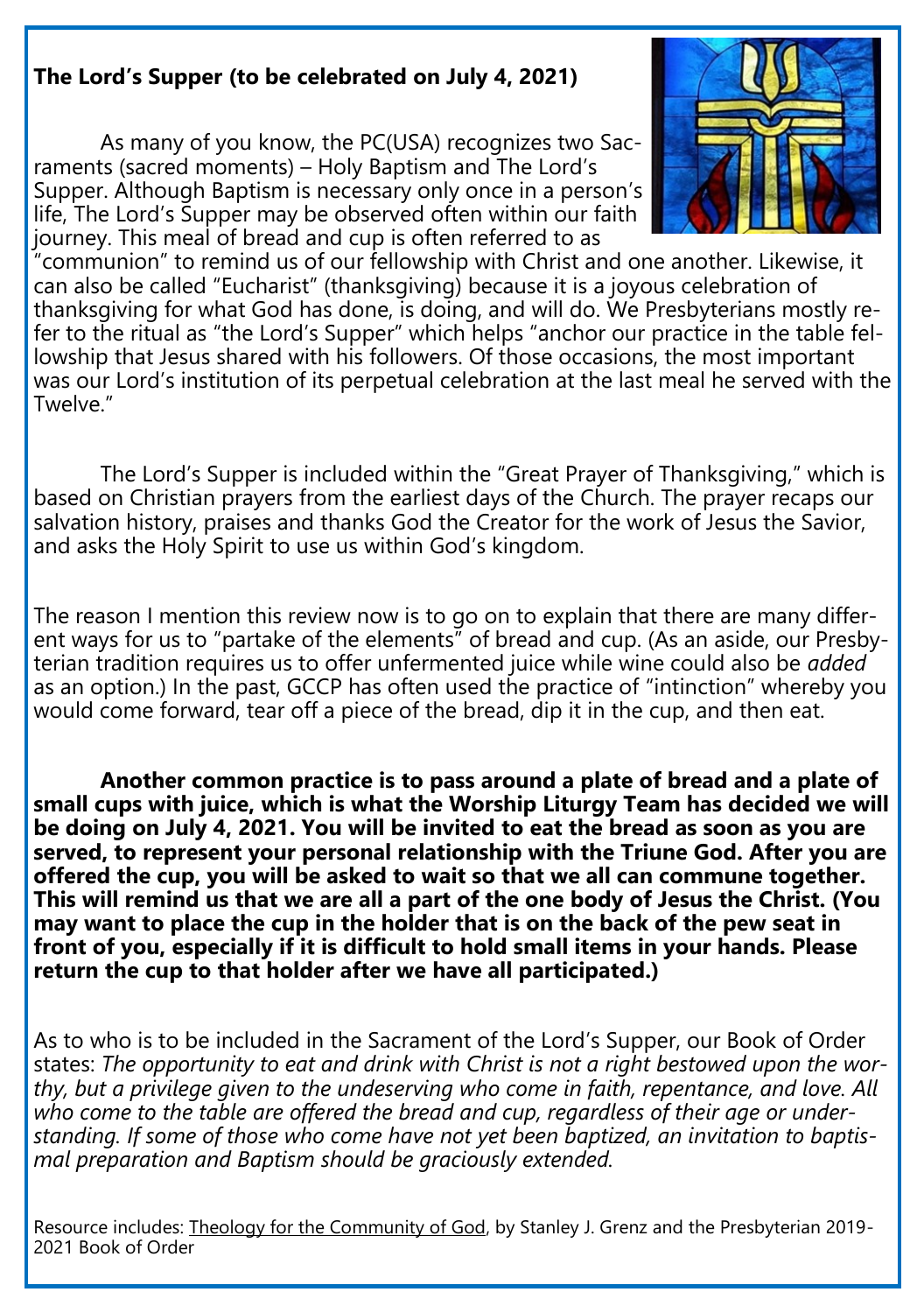## **The Book of Confessions: Part 1 of the Constitution of the PC(USA)**

The earliest confession of the New Testament Church is "Jesus Is Lord." Very early on, the church discovered that to keep this simple confession from misunderstanding and misuse, we needed to develop a more in-depth and faithful explanation on various theological and ethical issues. Some of the creeds and confessions are a summary of everything Christians believe; some deal with one or more specific topics at a specific time in history. Over the next couple of months, the Chimes will include a brief explanation of our current confessions, creeds, and catechisms.

**The Nicene Creed** was the first and in fact is the only creed used ecumenically by the vast majority of Christians throughout the world. It is the product of two councils – Nicaea in 325 CE and Constantinople in 381 CE. Some of the issues addressed were:

- How could Christians consider themselves monotheists (believers of one God) and yet believe that both the God of Israel and Jesus are divine?
- How could Christians use the Hebrew Scriptures as their holy book and yet disagree with the Jews on how it is to be interpreted?
- The decision that Jesus is "one substance with the Father" so is therefore "begotten not made."
- The Church's split into Roman Catholic and Eastern Orthodox sections over the disagreement of whether the Holy Spirit proceeds from the Father and the Son (Latin / Roman Catholic) or only from the Father (Greek / Eastern Orthodox).

**The Apostle's Creed** is based on ancient roots that were tied closely to the baptismal liturgy of the mid-second century which were in turn based on New Testament writings. It first appeared as we know it today in the eighth century. The structure has a section for each person of the Trinity, with an emphasis on the relationship of the members of the Trinity to each other.

**The Scots Confession** is the outcome of a group of six ministers, commissioned by Scottish Parliament in 1560, to write a statement of Protestant Christian faith. Among other actions, it abolished the jurisdiction of the Pope and began a distinction between the *invisible church*  (those people God has chosen) and the *visible church* (those people belonging to publicly established churches.) The visible church is identified by three visible notes, signs, or marks:

- The true preaching of the Word of God,
- The right administration of the sacraments associated with the Word and promise of God,
- Ecclesiastical discipline where vice is repressed, and virtue nourished.

Still to be covered in upcoming editions of the Chimes are: The Heidelberg Catechism, **The Second Helvetic Confession, The Westminster Standards (Confession of Faith, The Shorter and Longer Confession), The Theological Declaration of Barmen, The Confession of 1967, The Confession of Belhar, and A Brief Statement of Faith – so stay tuned for more information!**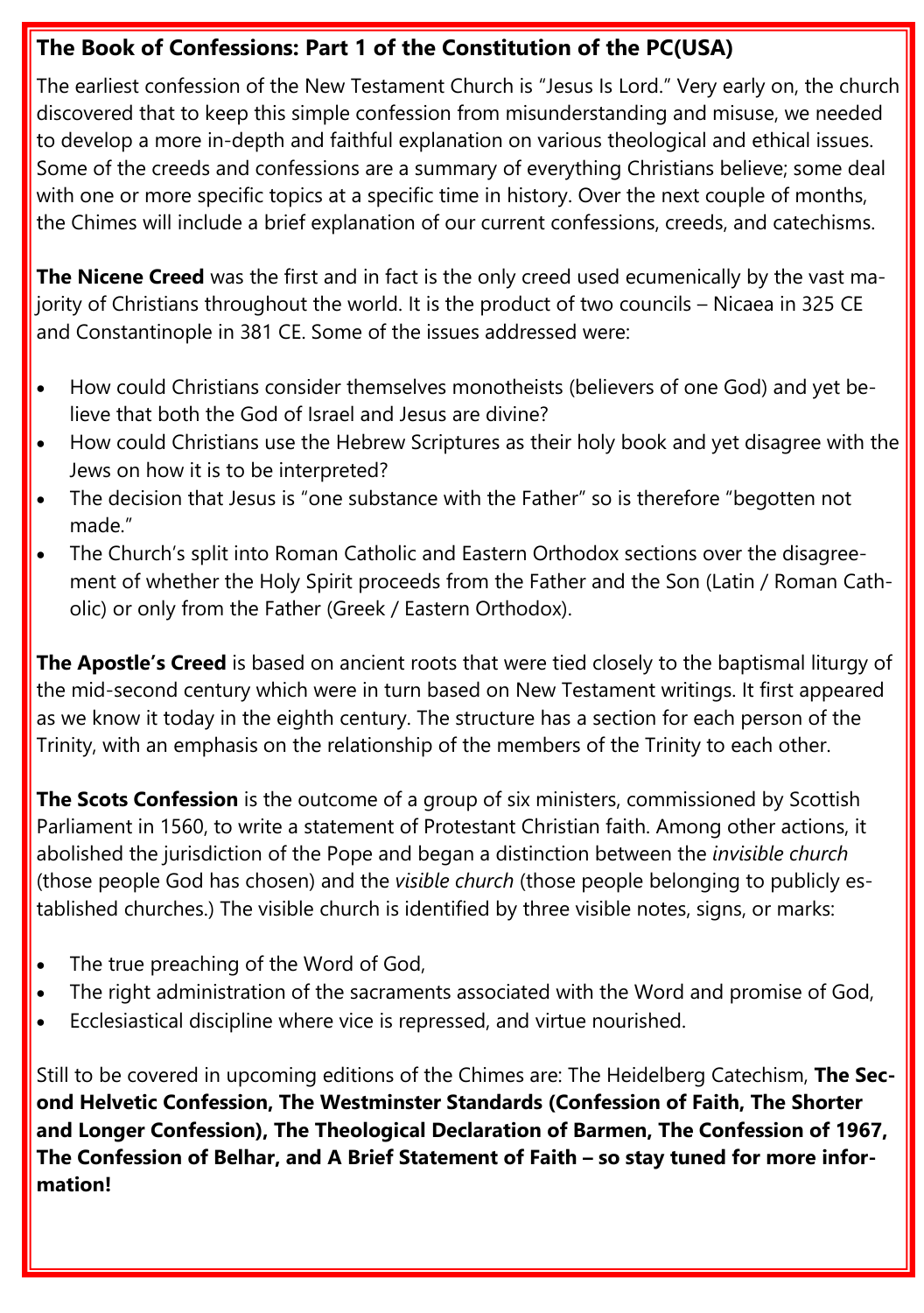## **What's Up**

## **From the Church Ministries**

**Clerk of Session**– see session notes

**Ministry of Administration**– We will be doing a personnel review for Pastor Chris for the last 6 months.

**Ministry of Congregational Care & Fellowship** - I am excited to let everyone know that Fellowship time will be starting again in the near future. Please mark July 18th on your calendar for a special event after worship. Looking forward to seeing all your smiling faces!

**Ministry of Facilities & Finance**- 1. New router has been installed in the Sanctuary for better Zoom and live services. 2. Air conditioners filters have changed for the start of live services. 3. leaning schedule is being finalized for the church.

**Ministry of Teaching & Worship-**The fully Zoom final service occurred on June 6, followed by the first in-person services in our sanctuary in almost 15 months. My understanding is that the in -person services went smoothly, but that the hybrid (Zoom part) had issues with Wi-Fi and sound quality, but we would appreciate any feedback you could provide if you attended via zoom on June 13 or June 20. We hope to have a permanent ethernet cable to the front of the sanctuary by the end of the summer. Placement of the Zoom microphone for better sound quality is also being explored. We appreciate the friendly cooperation with Facilities and Finance (Cliff Kizuka, Paul Odegard, Al Hamilton) and Worship (Jim Hadley, Gene Kennedy, Bob Sanders).

**Ministry of Witness & Service**– The S.O.U.L. basket in the church office is empty, please bring can goods or personal hygiene items. As school opening is right around the corner the basket could use school supplies. (notebooks, rulers, pencils, crayons etc.).

**Deacon—** Delores Barnes is doing very well, she was released from UC West Chester on June 21, her son Steven is taking extremely good care of his mom. Prayers for all who are ill, or injured. Prayers for peace in our country as we celebrate the 4th of July. Prayers for the missing of the collapsed building, their families and friends. The workers EMS, Fire, Police and expert teams.

**Music Director**– We are working very hard to prepare for this summer's CFE Voice Institute. It will open with our Gaslight Chamber Music Series on July 23rd and 24th at Calvary Episcopal Church in Clifton, 7:30pm each night. Most of our faculty will be performing. An orientation will happen Sunday afternoon the 25th, classes will begin on the 26th-30th. There will likely be a few evening concerts during the week at the Institute Facilities. The final student recital will be in the afternoon of July 31st. The registration deadline is mid-July. So far, we have students likely participating from Ohio, Kentucky, Florida, Tennessee, Georgia, Pennsylvania. Students tend to apply late. As we approach the deadline, we will firm up our schedule. We always wait to see who we will have and structure their classes around what we deem as their educational needs.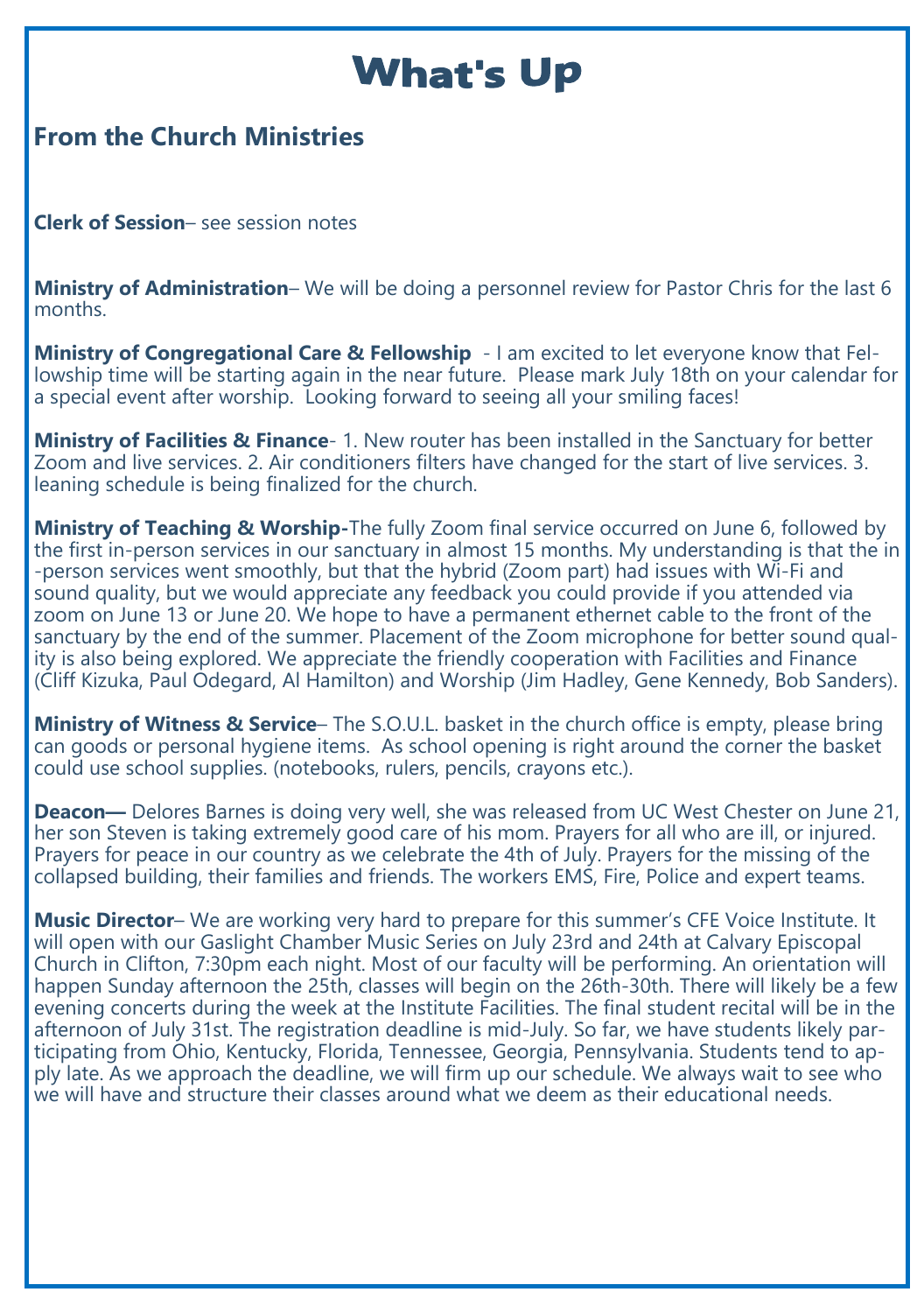**New Session Members Clerk of Session** Betty Hamilton **Ministry of Administration** Lee Sanders, Betty Hamilton **Ministry of Congregational Care** Valerie Dauwe, Godfrey Ngnog, MaryAnne Kizuka **Ministry of Facilities & Finance** Phil Haisley **Ministry of Teaching & Worship-**Bob Sanders, Lee Sanders, Mary Newcomer **Ministry of Witness & Service** Godfrey Ngong, Rudy Visnich, Bob Sanders, Mary Newcomer **Deacon** MaryAnne Kizuka **Music Director** Brad Caldwell

## **PNC**

**Committee**

**Chair Person** Christine Visnich

> **Secretary** Al Hamilton

**Member at Large** Bobbe Kugele

**Session member**  Mary Newcomer

**Session member** Phil Haisley

We ask prayers for :

**New Session** members start their terms.

**PNC** is progressing we ask for prayers that they may be guided in by your hand Lord to make the decisions, suggestions, and selections that will help GCCP prosper.

**Central De Vida**: that they may find a new place for their continuing growing congregation.

**Cincinnati Fusion Ensemble:** that they may continue I their growth, that the 2021 Voice Institute goes well.

**Presbytery of Cincinnati**: That they may continue to guide us in our growth.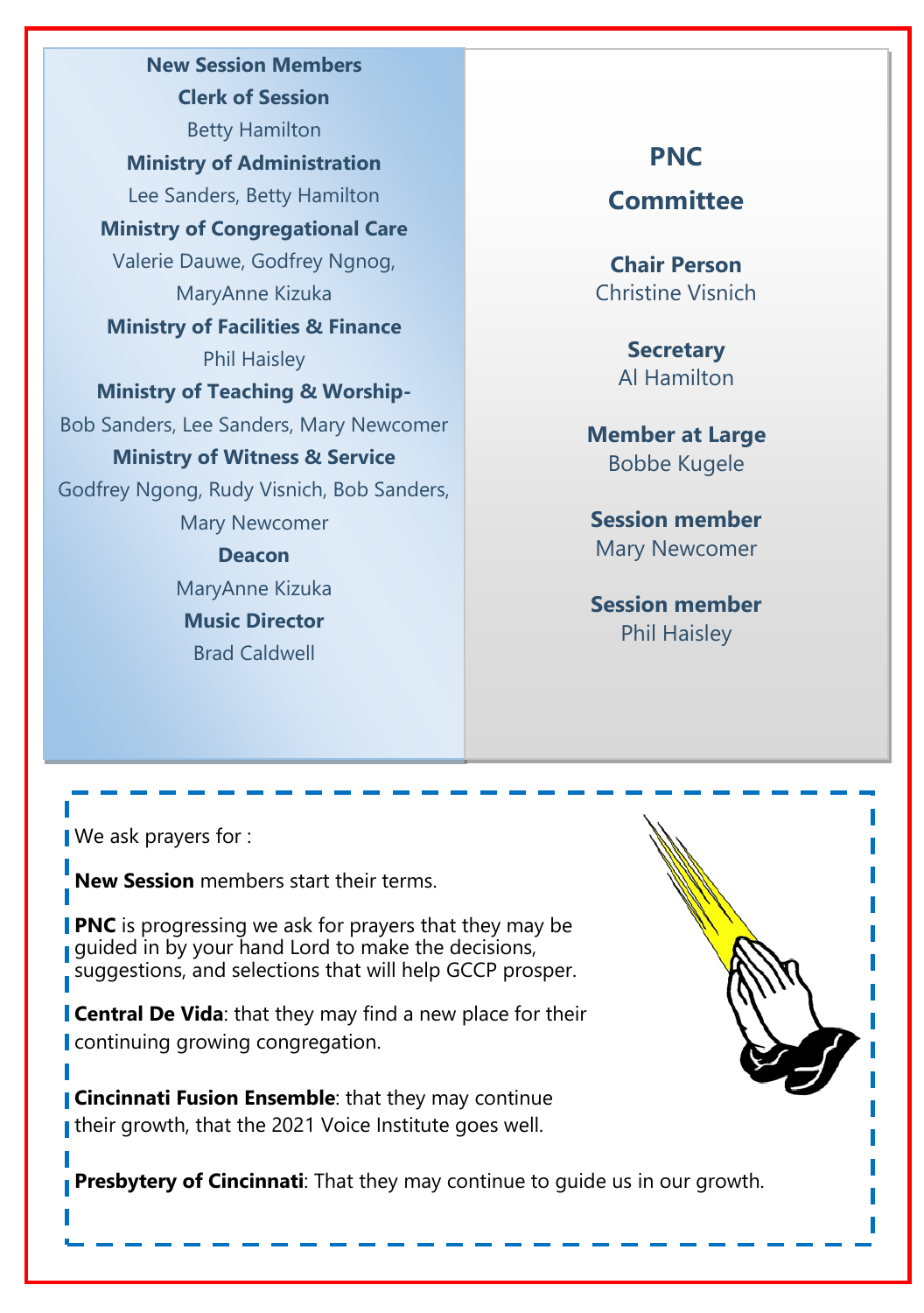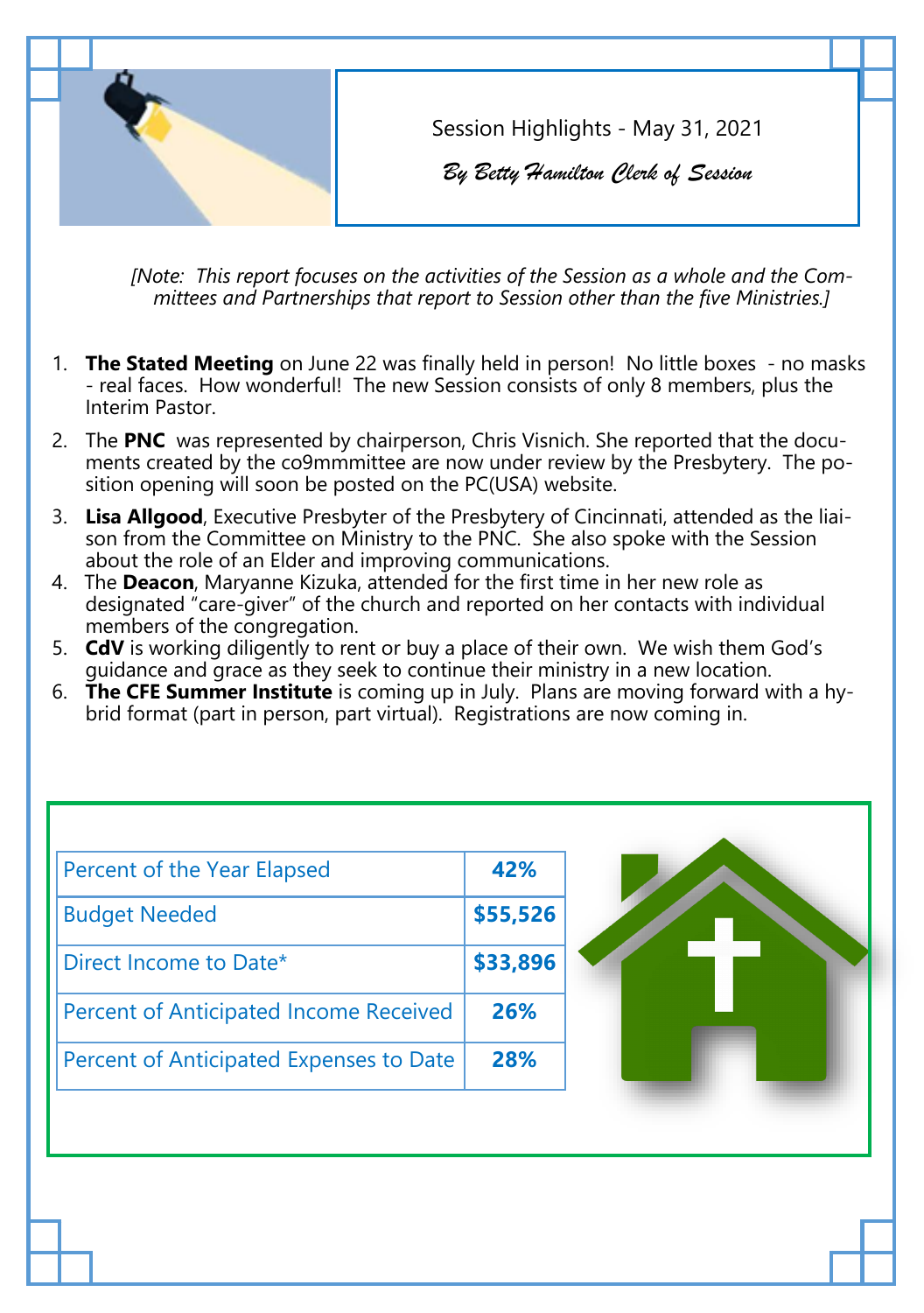# **Jackie's Corner**

## **BELL GARDEN**

The process of spreading mulch in the garden areas has been slowed by the frequent rains our area has been experiencing. As the weather and time allow, the remaining bags of mulch will be spread. The Ismene lilies have been planted and the excess bulbs were made available to the church family.

At least one chipmunk is happily residing in the garden and at least one mole has been busy tunneling through various



flower beds. Several weeks ago, a hummingbird put on a display in front of the glass by the office entry door. And now that the cicadas are moving on to the next phase in their life cycle, a greater variety of birds is being seen in the garden.

Anyone who has the time and interest is welcome to pull weeds, cut down spent stalks, remove leaves, or just enjoy being in the garden.



## **MATTHEW 25: MINISTRIES**

A group of six representing Greenhills Community Church, Presbyterian volunteered at Matthew 25: Ministries on May 27th. This was our first volunteer experience in 15 months! Our task was to remove the plastic covering from logo-themed clothing, remove the bar code or QR code from each garment, then place each garment in the proper gaylord.

Our next volunteer opportunity will be on Thursday, July 1st for two hours in the afternoon. Six people have signed up for this date. Should anyone want to join the group representing GCCP on a future date, call me at 513-851-9835 or email me at jlsjks@hotmail.com so you can be put on my list of those to contact about volunteering at Matthew 25: Ministries.

### **PRAYER SHAWL MINISTRY**

The Prayer Shawl Ministry continues to meet in Room 210 of the church on the first and third Tuesday of each month beginning at 1:30 PM. Our next meeting will be on July 6th, and all are invited to attend for an afternoon of working on projects and/or conversation. A special joy is when we have items to bless or items to select for someone in need of the comfort a prayer shawl and lap robe can provide.

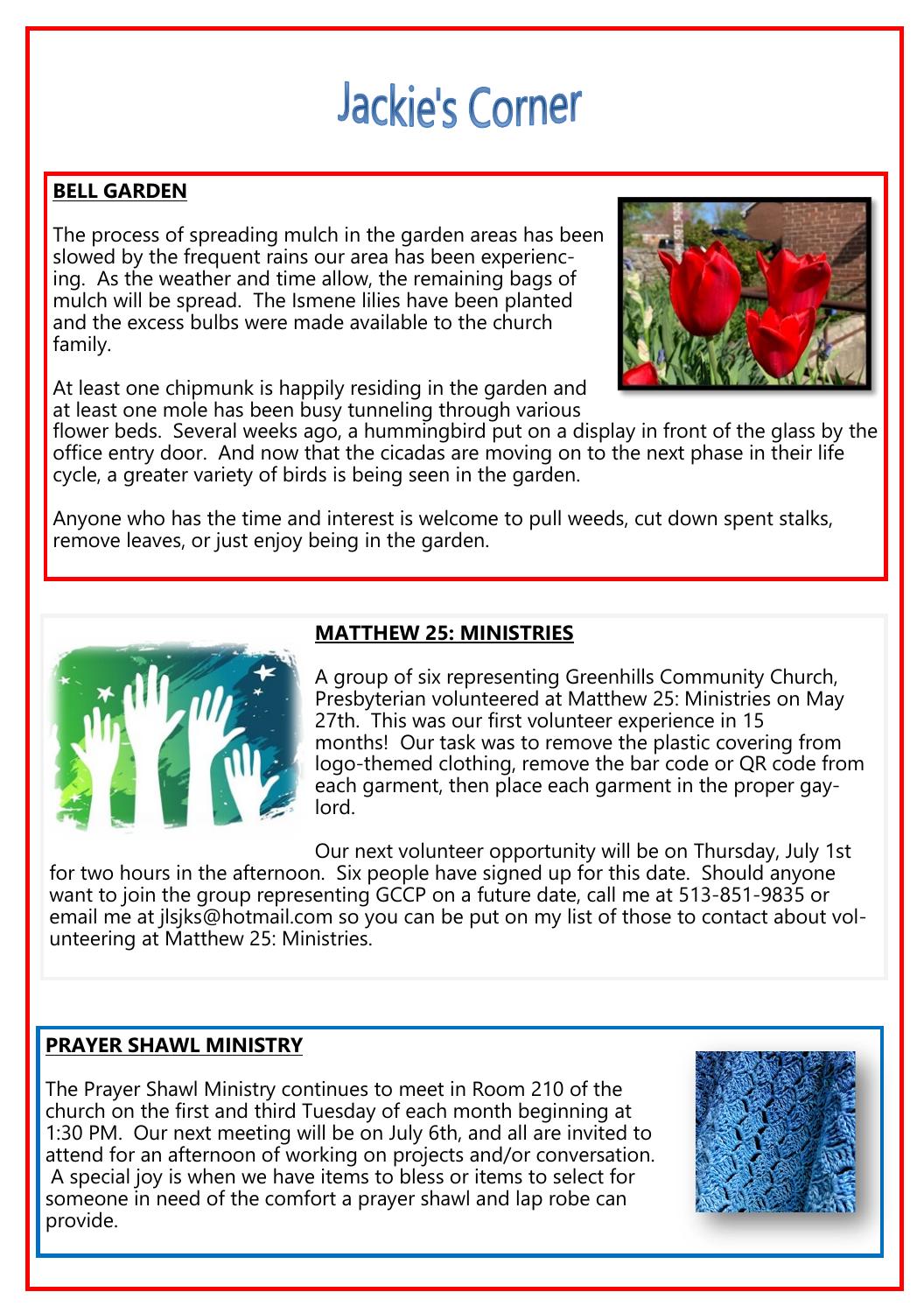## **Here are suggested lectionary passages for July.**

## **July 4, 6th Sunday after Pentecost**

*Semicontinuous:* 2 Sam. 5: 1-5, 9-10 *and Ps. 48; Complementary:* Ezch. 2: 1-5 *and Ps. 123*: 2 Cor. 12: 2-10; Mark 6: 1-13

Independence Day Immigration Sunday

## **July 11, 7th Sunday after Pentecost**

*Semicontinuous: 2 Sam.* 6: 1-5, 12b-19 *and Ps. 24; Complementary*; Amos 7: 7-15 *and Ps. 85: 8-15; Eph. 1: 3-14; Mark 6: 14-29*

## **July 18, 8th Sunday after Pentecost**

*Semicontinuous: 2 Sam*. 7: 1-14a, *and Ps*. *89: 20-37; Complementary;* Jer. 23: 1-6 *and Ps. 23;* Eph. 2: 11-22;Mark 6: 30-34, 53-56

## **July 25, 9th Sunday after Pentecost**

*Semicontinuous: 2 Sam*. 11: 1-15 *and Ps. 14; Complementary;* 2 Kgs. 4: 42-44 *and Ps. 145: 10-18*; Eph. 3: 14-21; John 6: 1-21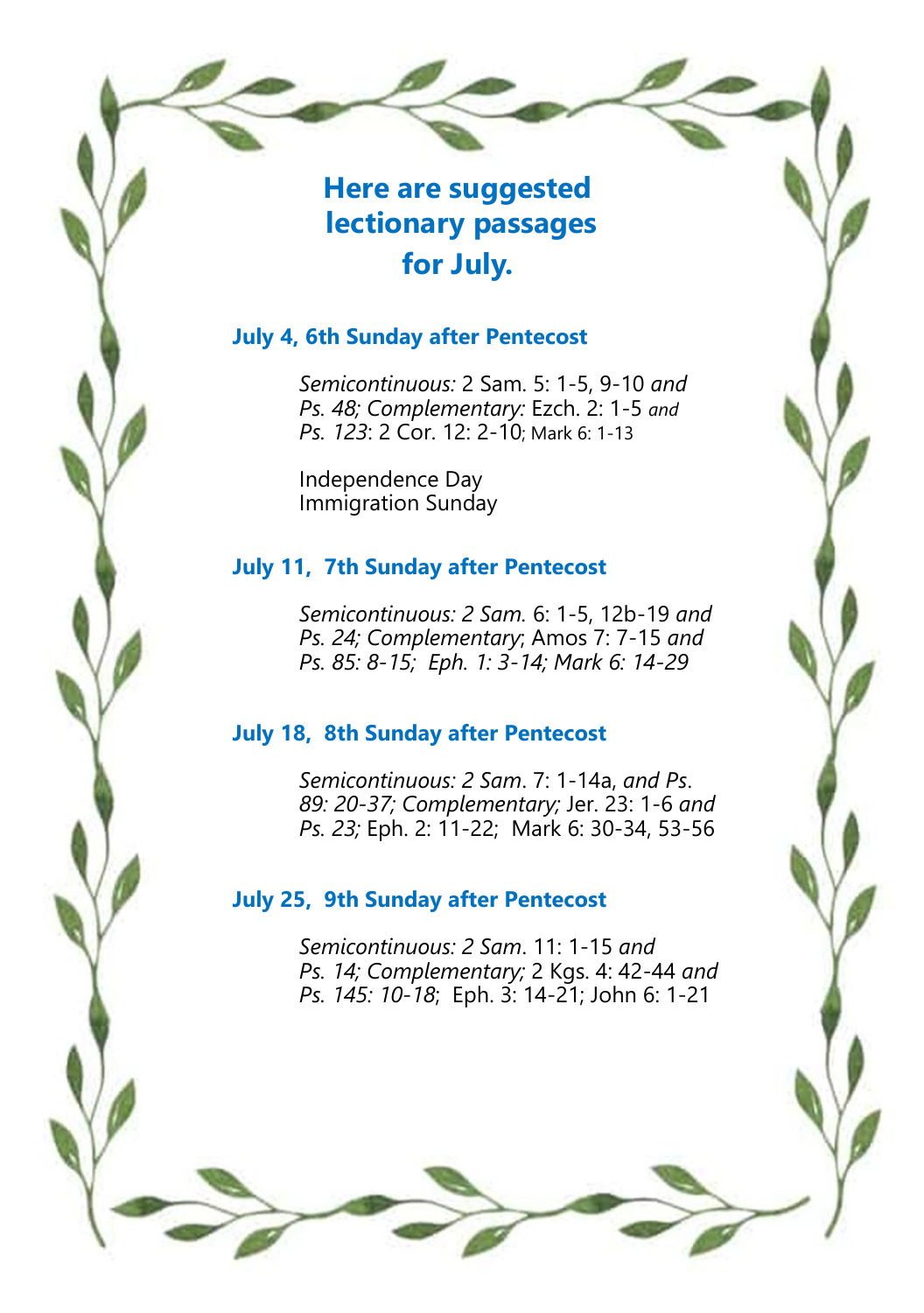

| Caroline Cartier   | 8  |
|--------------------|----|
| David Hill         | 15 |
| l Jim Keith        | 26 |
| <b>Chris White</b> | 26 |
|                    |    |

Gene & Donna Kennedy 17

Historians estimate that 2.5 million was the population of the Unites States on July 4, 1776.

The first census was done in1790. The population of the U.S. was found to be 3,929,214

**Population of the US on July 4, 1776?** 

#### **Lady of Liberty**

Lady of liberty and mother of freedom and justice to all,......

Who offers her welcome to whomever may call, be them rich, poor or oppressed,....

She stands watch in the in her robes, so dressed,… .a gift of friendship from France to the U.S.

Dedicated in 1886 and designated a national monument in 1924,..... a historic landmark to it's very core.

She passed her torch from bedloe's to the renamed liberty island,… ...never frowned,..... but, kept on smiling.

She raised her torch of eternal light and freedom upward toward the heavenly clouds,......

Evoking cries and tears of emotion from the visiting crowds.

So, thanks to the great genius of Bartholdi and Eiffel our symbol of freedom still stands by the bay,..... To signal to all passing through, that liberty, justice and the pursuit of happiness and opportunity in America is here to stay,...... in the good ole U.S.A.

JOSEPH P. MARTINO POET,WRITER,WORLD TRAVELER 222 MILLBURN AVE. MILLBURN,NJ 07041

## Fun Facts for July:

**July** is likely when you will start seeing crop circles appearing!

**July** was when the first-ever telephone call was made!

**July** has two zodiac signs which claim July as their host month—if born in July you're either a Cancer (crab) or a Leo (lion).

## **Prayer of the Month:**

people.

Lord of justice and peace, may I not pause at the marked stones of the brave to learn of liberty, but may I look for the opportunities that I may measure up to because of them, and do my part to keep the peace and spread the blessings of our land. Amen.